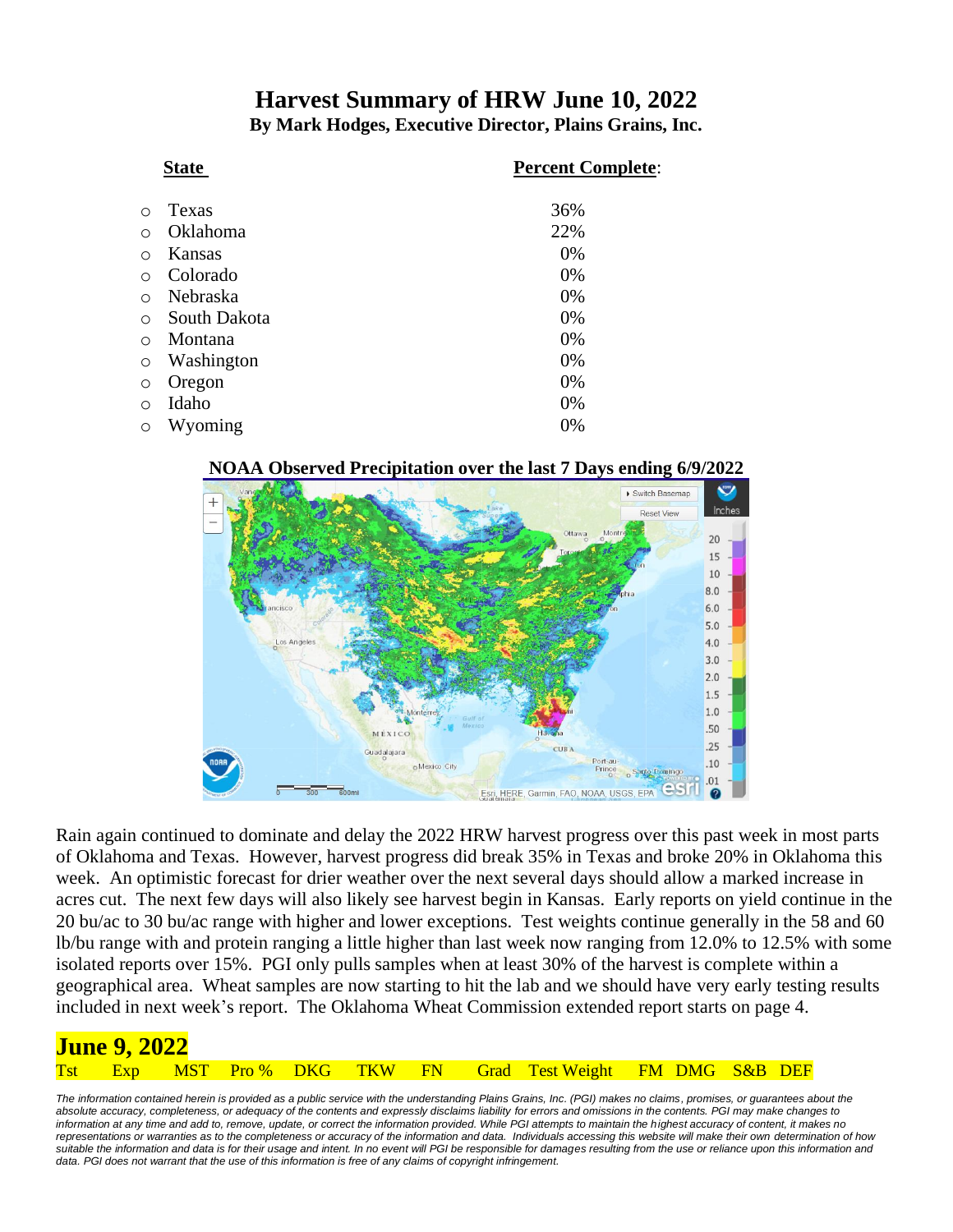### *States Update:* **June 9, 2022**

- 1. **Texas** 6% G/E. Slow progress due to rain, moving quickly because of low yields, 36% harvested. Nearly complete in south and central TX, good protein ~13%, 15-20 bu/ac, TW avg 60 lb/bu. Blacklands better wheat because more precip. Variable yields in Rolling Plains, about 75% done with harvest. Good protein, avg TW. Really hot and dry this weekend – harvest should pick up in Panhandle.
- 2. **Oklahoma** 10% G/E. Only 20% harvested, slow due to rains. Most of progress is in south west. Severe hail damage and heavy rains ( $\sim$ 9 in) in many parts of central and south central, likely impact already low yield predictions by making the state average lower. TW have dropped some, 58-59 lb/bu, but all locations are still taking in 60's.
- 3. **Kansas** Harvest is getting close, might be some test cutting on the southern border of Kansas this weekend. Storms throughout the state brought heavy rains during the week, and isolated incidences of hail and wind damage on wheat fields. Crop is maturing with 61% of the state coloring. Next week shaping up to be high temperatures and with fields drying out, harvesting will begin in southern Kansas.
- 4. **Colorado** 19% G/E. 78% headed, 5% turning color. Variable conditions, variable yields from 15-60 bu/ac. Statewide abandonment is estimated at 30% - by county, varies from 10-99%. Seeing freeze damage in far northeast corner. Rain and hail this week over Eastern Colorado.
- 5. **Nebraska** 29% G/E. Varying amounts of rain, hail over past week, with some severe damage. +90% headed. No disease concerns, some sawfly, but nothing reportable. Crop looks good. No storms in near future. Gradual increase in temps.
- 6.
- 7. **Montana** HRW 23% G/E, HRS 18% G/E. Winter wheat is just heading out. Over last week .5-2 in of beneficial rain. Still coming out of drought deficit. Just finishing emergence on HRS, region got a lot of rain.
- 8. **Idaho** Winter 68% G/E, spring 67% G/E. 1% headed. .10-.25 in rain in southern ID. Prevent plant acres where it's been too wet to get in field. About 3 weeks behind. Ratings are improving. Weather outlook: 80's this weekend, next week chance for precip and lower temps.
- 9. **Washington** Winter 71% G/E, spring 88% G/E. Timely rains, cool temps making weeds a challenge. Topsoil conditions continue to improve. Winter wheat is 16% headed, behind 5YA due to cooler temps. Spring wheat is 89% emerged. Outlook – getting rain today, chances for more through Monday. Low temps now and will slightly increase next week.
- 10. **Oregon** Winter 58% G/E, 45% headed. Cool, wet weather supporting improved crop conditions, but delaying progress. Warm weather expected, which will help the crop develop.
- 11. **Ohio –** Crop looks really good. Farmers have been working to get fungicide applications finished. The last 2 weeks have been very rainy across the state.
- 12. **PGI/ARS** Have received the first 6 samples from SW OK. TW's avg. 60.2 lb/bu. No other data yet.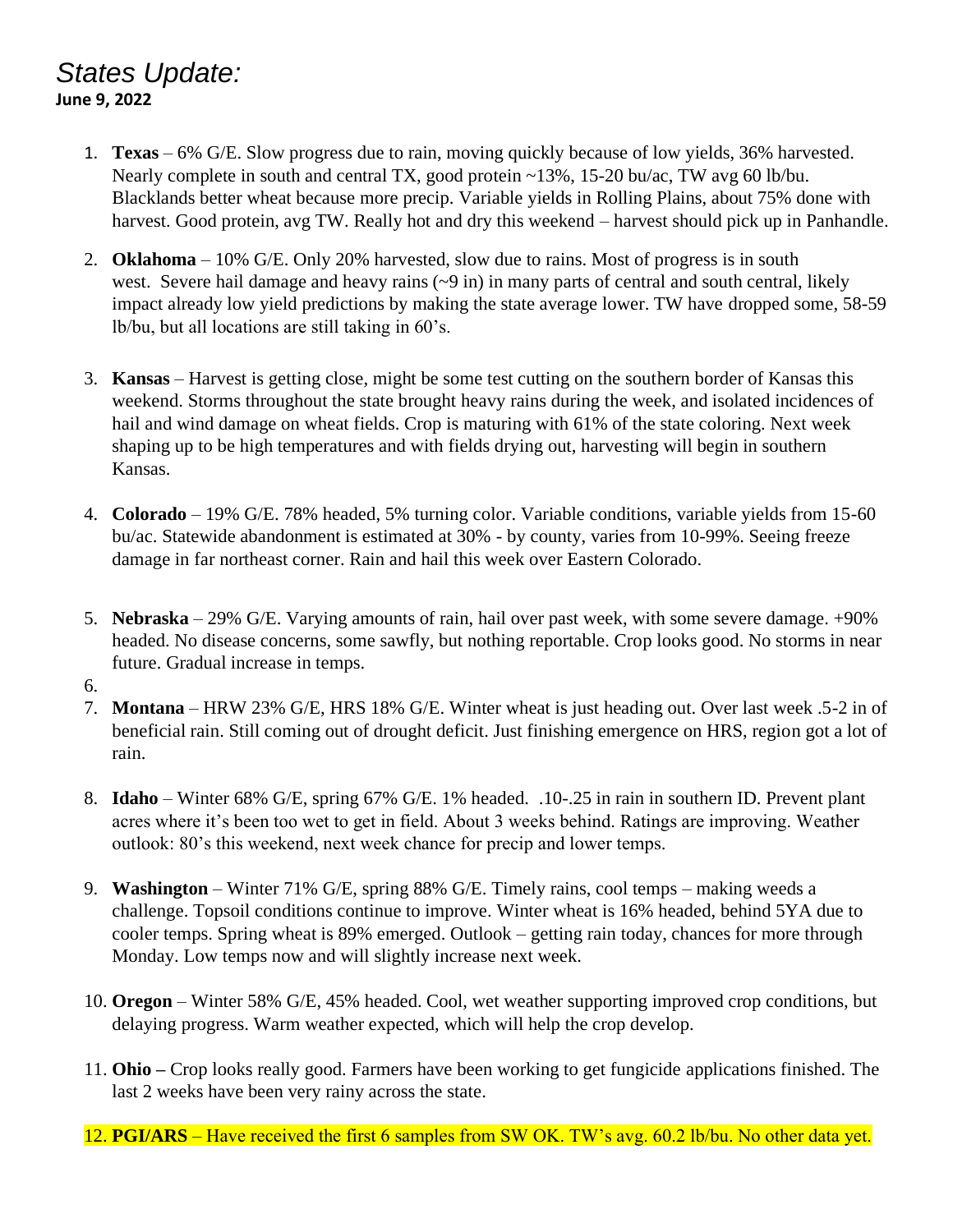### **Oklahoma Observed Precipitation over the last 10 days ending 6/9/2022**



10-Day Rainfall Accumulation (inches)

5:25 PM June 9, 2022 CDT Created 5:29:33 PM June 9, 2022 CDT.

# *Percent HRW Harvested by State*

*June 9, 2022*

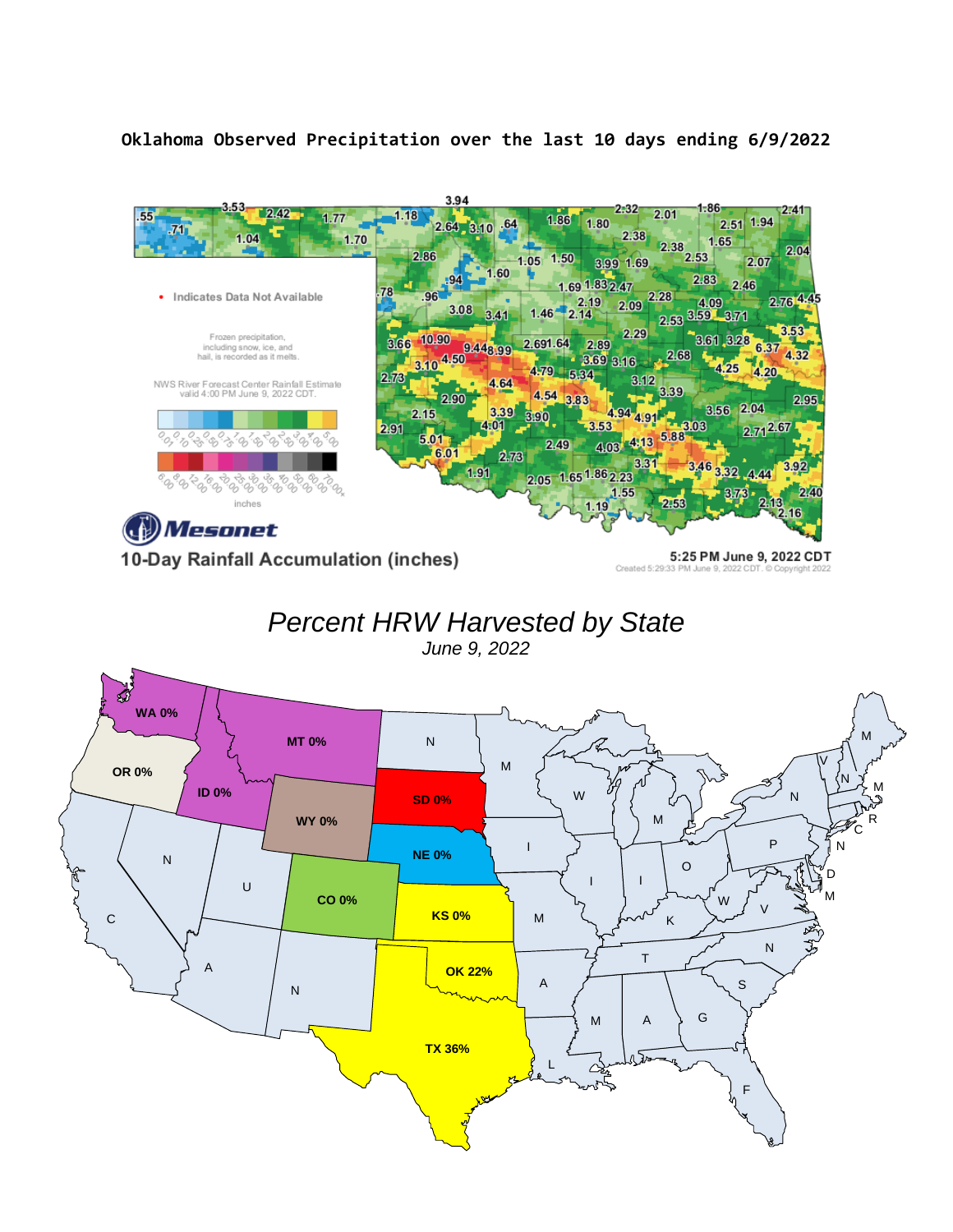## **Oklahoma Wheat Harvest Progresses Slowly with Continued Rains**

### **Oklahoma Harvest Report By: the Oklahoma Wheat Commission Tuesday June 7, 2022**

Oklahoma Wheat harvest continues to move forward at a slow pace due to untimely rains across the wheat belt. Different moisture amounts have been recorded at different times throughout the past week. Rains hindered progress in parts of Central, North Central and Northwest Oklahoma yesterday and early this morning. In some areas between Clinton and Hydro, 4 to 5 inches of moisture was reported by producers depending on locations. (In some instances, these large amounts came within one hour during the morning hours of June 7.) The past couple of days and this weekend, harvest has been making progress in Southwest Oklahoma around Grandfield, Frederick, Lone Wolf, Hobart and Altus. Harvest also has made progress in parts of Central Oklahoma around the Cashion, Okarche, Kingfisher, Omega and Watonga areas. Test weights have dropped some in these Southern and Central regions with more 58 and 59's being reported; however, 60 pound test weights are still being received in all locations that are taking wheat. In Northern Oklahoma on early samples, it is thought test weights will still be favorable because the wheat was not fully ripe. Yields have gotten better as harvest has moved North, in the Cashion, Okarche, Kingfisher and Omega region. We have had reports from 15 bushels to as high as 64 bushels per acre. (The average for this region is being reported in the high 20's to low 30's.) It is important to note in several areas of South Central Oklahoma with locations at Apache, Chickasha, Minco, Hinton and Hydro, producers have really not had an opportunity to get a good start, so nothing has been reported from these locations as far as yield and test weights. Proteins across Oklahoma are ranging from 10 to 17 percent, but overall the majority of the crop is in the 12% to 14% range, with much higher proteins in the Western corridors of the state reporting in the 13% to 15% range. It should be noted we are seeing reports for sprout damage now occurring in locations across the state, but the sprout reports have been minimal with reports of 2% to 5% on some loads depending on variety and location. *The Oklahoma Wheat Commission is now calling Oklahoma wheat harvest 20% completed.*

**Grandfield/Frederick-** Harvest in this region is 95-97% complete. Test weights ranging from 60 to 61 pounds/bushel. Proteins ranging from 12 to 12.5% range. Yields being reported from low teens to high twenties, averaging in the low 20's.

**Lone Wolf/Hobart/ Altus-** Harvest in these regions is reported at 50 to 60% complete depending on location. Test weights have dropped slightly and now being reported from 59 to 60 pounds per bushel. Yields ranging from 7 bushels per acre to the mid 20's depending on location, with proteins reported making from 12% to 17%. Most were ranging mainly from 13% to 15%.

**Apache-** Wheat harvest still has not really started in this region. Four truck loads were taken in yesterday with test weights ranging from 58 to 61 pounds per bushel. No yields or proteins have been reported as they are waiting for a more representative sample.  $1/10<sup>th</sup>$  of an inch of rain was received this morning, so producers are hopeful they will get rolling more this afternoon.

**Sentinel/Rocky-** Harvest has made slow progress in this region from last week due to light rains throughout the week but is considered 30% complete. Test weights reported in the 58 to 61 pound per bushel range. Yields being reported from 14 to 25 bushels per acre. Proteins ranging from 13% to 17% depending on variety and management practices.

**Cashion/Okarche/Kingfisher/Omega-** Harvest in this region reported to be 10 to 20% completed, depending on location. Test weights have dropped with more falling in the 59 to 60 pound/bushel range than what had previously been reported before the rains in that 61 to 63 pound/bushel range. Yields averaging in the high 20's to low 30's. Proteins have ranged from 10% to 15%, seeing a lot in the 11.5% to 12.5% range.